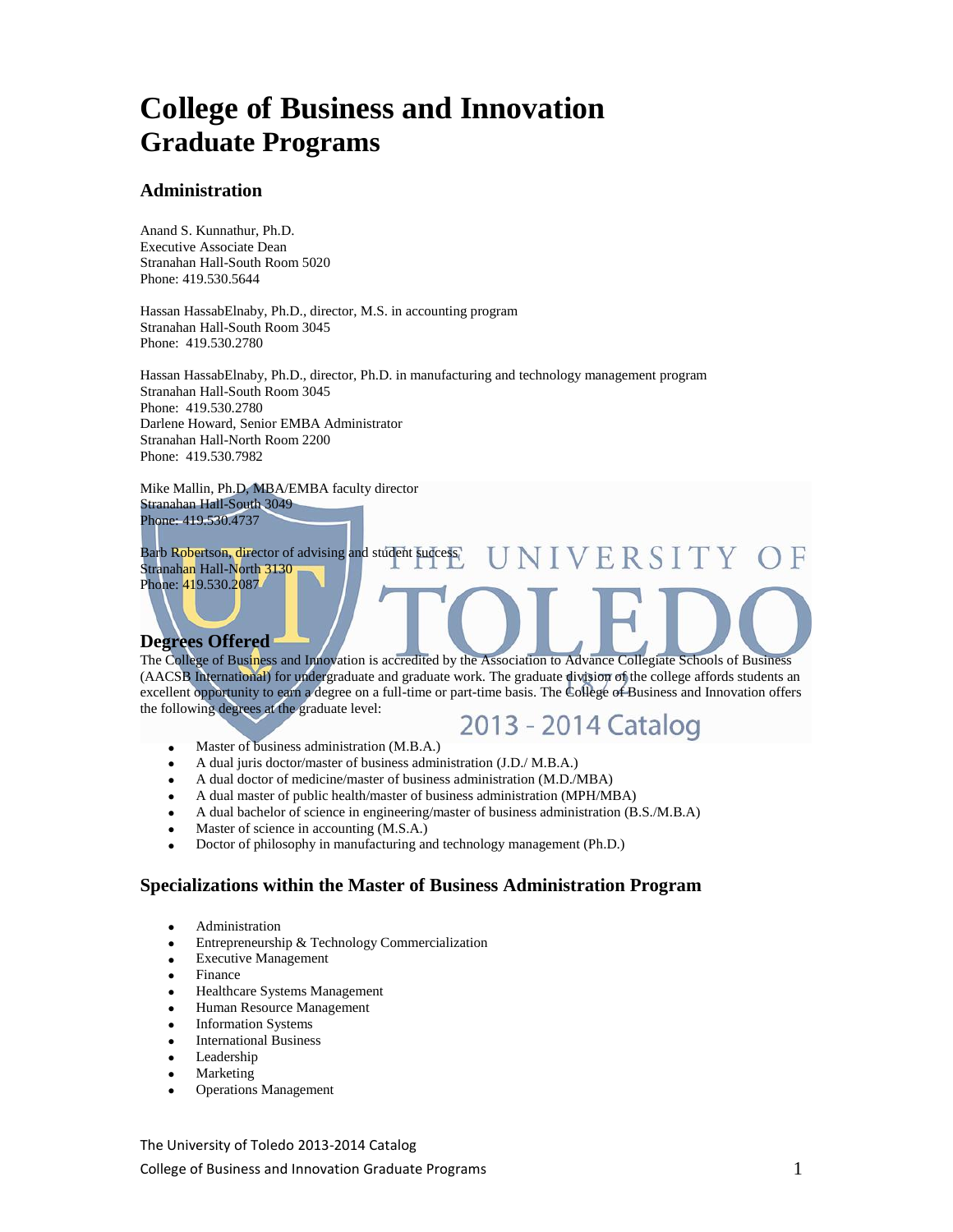# **Admissions Policies**

## **General Requirements**

Refer to the College of Graduate Studies admissions section of this catalog for University of Toledo College of Graduate Studies admissions requirements and classification of graduate students.

### **Admission to Master of Business Administration (M.B.A.) Program**

Admission to the M.B.A. program is available to those students who have completed an undergraduate degree and can demonstrate high promise of success in a graduate business degree program. The college has adopted qualitative admissions standards in which applicants are considered on the basis of their merits, with weight given to the quality of prior academic achievement, the Graduate Management Admissions Test (GMAT) scores, professional experience indicating increased levels of responsibility, and other relevant information that the candidate may share with the admissions committee.

Although the M.B.A. Admissions Committee requires a 2.7 undergraduate GPA and 450 on the GMAT for admission, GMAT scores and undergraduate GPA will not be the sole basis for admissions decisions.

The following documents are required for admission to the program:

- 1. Official transcripts from each post-secondary institution attended. 2. Official GMAT scores sent directly from the Graduate Management Admissions Council (GMAC) to the College of Graduate Studies. GMAT scores must be no more than five years old. For students applying to the J.D./M.B.A. dual degree program, the LSAT must have been taken within the last three years. 3. Three letters of reference from individuals who know the applicant in a professional capacity. 4. The statement of purpose as required on the application for admission. `In the case of students whose native language is not English, a score of at least 550 (paper based), 213 (computer based), or 80 (internet based) on the Test of English as a Foreign Language (TOEFL) is mandatory. Applications for admission are considered on a rolling basis. However, students are encouraged to submit their applications by the following dates: Domestic students: 1872 Fall semester August 1 Spring semester November 15 2013 - 2014 Catalog Summer semester April 15 International students:
	-
	- Fall semester May 1<br>Spring semester October 1 Spring semester
	- Summer semester March 1

Final admissions decisions will be withheld until the application for admission is complete. No materials submitted to the University will be returned to the applicant.

#### Admission to Joint J.D./M.B.A. Program

Students applying for the J.D./M.B.A. program must have earned a bachelor's degree. A student must apply and be admitted to the College of Law and College of Business and Innovation separately to be admitted to the J.D/M.B.A. dual degree program. The LSAT will be accepted by the College of Business and Innovation in lieu of GMAT scores.

Admission to one program does not guarantee admission to the other program. Refer to the College of Law and M.B.A. sections of this catalog for specific admission standards for each program. Applications for admission to the J.D. program are accepted for fall entry only.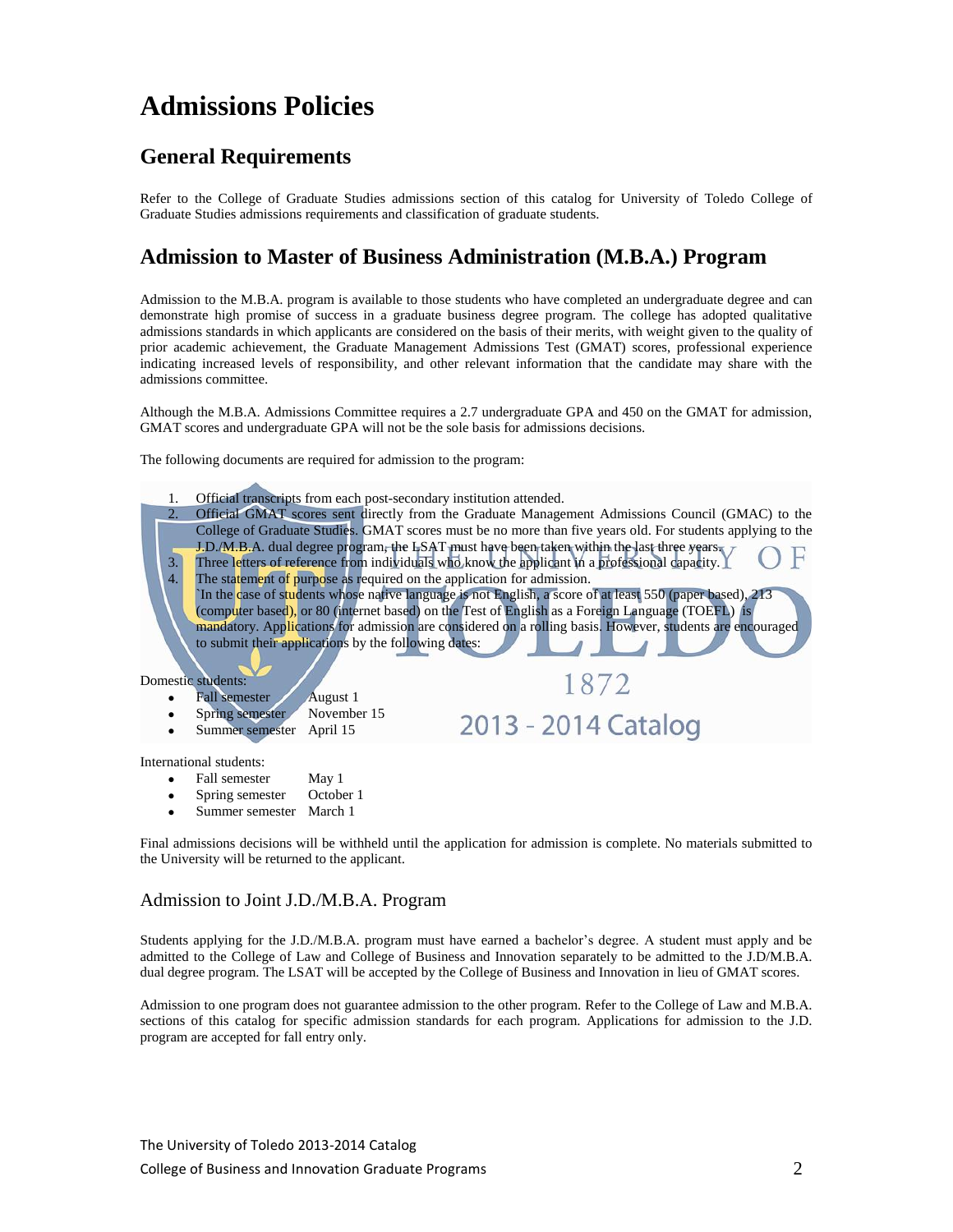#### Admission to Joint M.D./M.B.A. Program

Students applying for the M.D./M.B.A. program must have earned a bachelor's degree. A student must apply and be admitted to the College of Medicine and Life Sciences and the College of Business and Innovation separately to be admitted to the M.D./M.B.A dual degree program. The MCAT will be accepted by the College of Business and Innovation in lieu of GMAT scores.

Admission to one program does not guarantee admission to the other program. Refer to the College of Medicine and M.B.A. sections of this catalog for specific admission standards for each program. Applications for admission to the M.D. program are accepted for fall entry only.

#### Admission to Joint MPH/M.B.A. Program

Students applying for the Master of Public Health/M.B.A. dual degree program must have earned a bachelor's degree. A student must apply and be admitted to the College of Medicine and Life Sciences and the College of Business and Innovation separately to be admitted to the MPH/M.B.A dual degree program. If the applicant is required to take the GRE by the MPH Admission Committee, the College of Business and Innovation will accept GRE scores in lieu of the GMAT. If the applicant does not need to take the GRE for admission to the MPH program, the applicant must then take the GMAT examination for admission to the MBA Program.

Admission to one program does not guarantee admission to the other program. Refer to the College of Medicine and Life Sciences and M.B.A. sections of this catalog for specific admission standards for each program.

#### Admission to Joint B.S./M.B.A. Degree Program

The College of Business and Innovation in conjunction with the College of Engineering offers a program whereby qualified students can earn simultaneously both a B.S. in engineering and an M.B.A. This program provides a unique opportunity to combine business and engineering skills to prepare graduates for global competitiveness. It supports the mission of the College of Business and Innovation to prepare corporate leaders for the future. The program should be particularly attractive to students interested in starting their own companies or those who want to develop an appreciation for how engineering and business complement each other.

This program will allow engineering students in their final two semesters of study to begin taking M.B.A. courses while completing their B.S. This arrangement should reduce the time it takes a student to receive both degrees by a year. The business undergraduate prerequisites can be satisfied as part of the undergraduate curriculum.

Students who wish to pursue the program should make this known to the senior associate dean for undergraduate studies in the College of Engineering by the end of their sophomore year. Interested students will take the GMAT at the end of their junior year and should apply for admission to the program to the College of Graduate Studies before the fall of their senior year. To be admitted to the program, students must have senior standing, score a minimum of 450 on the GMAT, and have at least a 3.0 cumulative GPA. Undergraduate requirements for the general business minor must also be completed. Upon admission to the program by the College of Graduate Studies, the College of Business and Innovation and the College of Engineering, students will be take graduate courses while simultaneously completing the requirements for the B.S. in engineering.

 $\circ$ 

Students' special status must be tracked by the Office of Student Retention and Academic Success to assure AACSB compliance and to assure the B.S. degree is granted prior to graduating with the M.B.A.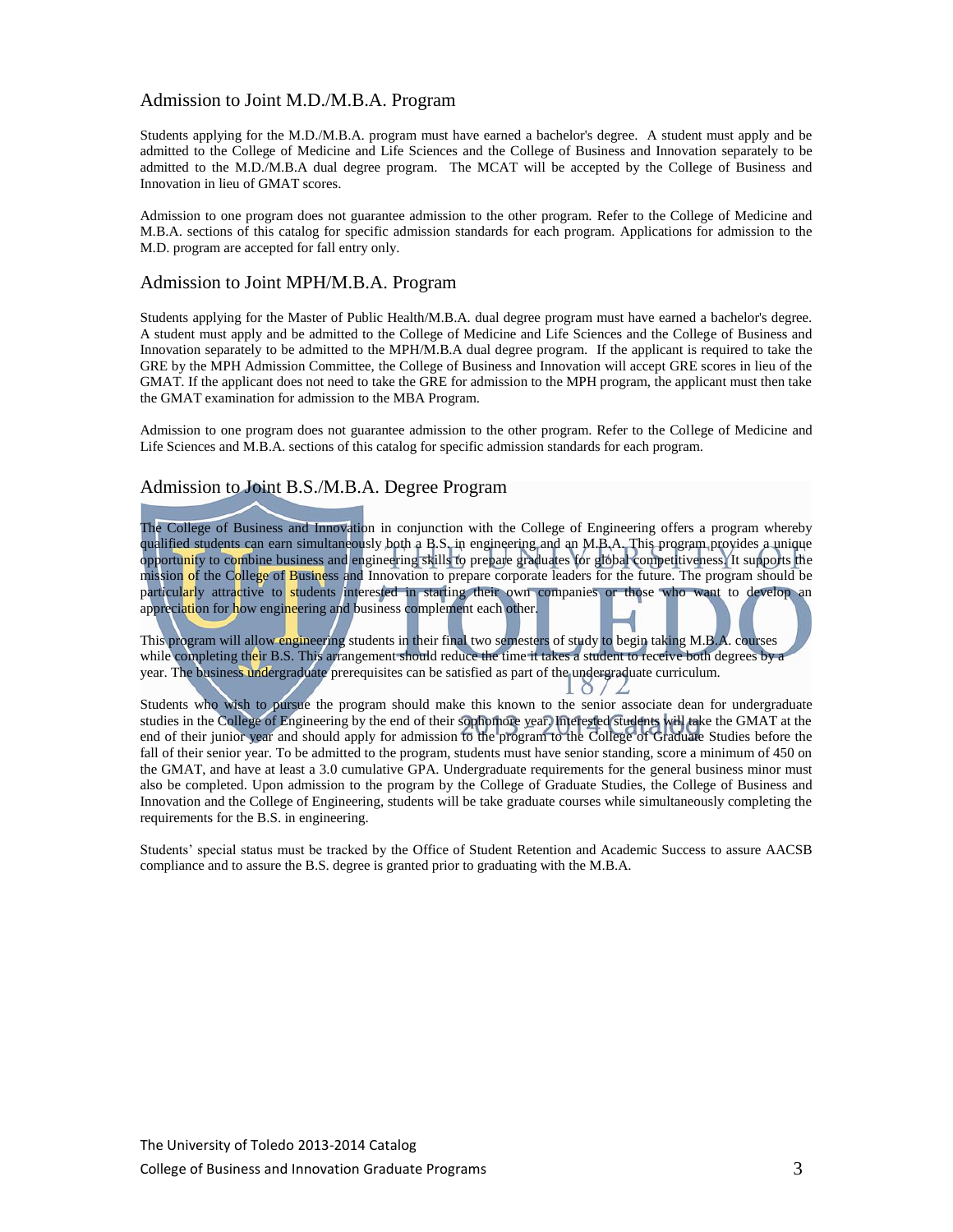## **Admission to Executive Master of Business Administration (E.M.B.A.) Program**

The E.M.B.A. program is designed for executives and professionals with a minimum of three to five years of management or professional experience. The E.M.B.A. Admissions Committee seeks candidates with proven leadership potential. The following documents are required for admission to the program:

- 1. Official transcripts from each post-secondary institution attended.
- 2. Official GMAT\* scores sent directly from the Graduate Management Admissions Council (GMAC) to the College of Graduate Studies. GMAT scores must be no more than five years old.
- 3. A current resume to allow the Admissions Committee the opportunity to assess the individual's work experience.
- 4. Three letters of reference from individuals who know the applicant in a professional capacity, one of which must be from the applicant's employer. Self-employed applicants may substitute the employer nomination with a third professional reference.

\* The GMAT can be waived for applicants with sufficient supervisory experience.

All applicants to the EMBA program are also required to interview with the Admissions Committee. The interview will take place once the application for admission has been completed. Applications for admission are considered on a rolling basis for fall entry only. Final admissions decisions will be withheld until the application for admission is complete. No materials submitted to the University will be returned to the applicant.

# **Admission to Master of Science in Accounting (M.S.A.) Program**

All decisions regarding admissions to the M.S.A. program are made through the office of the director of graduate programs in accounting. Admission to the M.S.A. program is available for those students who demonstrate high promise of success in a graduate program. All applicants are considered on the basis of their merit with weight given to the quality of prior academic achievement, GMAT test scores, professional experience, and other relevant information. The following documents are required for admission to the program:

- 1. Official transcripts from each post-secondary institution attended.
- 2. Official GMAT scores sent directly from the Graduate Management Admissions Council (GMAC) to the College of Graduate Studies. GMAT scores must be no more than five years old.
- 3. Three letters of reference from individuals who know the applicant in a professional capacity.
- 4. The statement of purpose as required on the application for admission.
- 5. In the case of students whose native language is not English, a score of at least 550 (paper based), 213 (computer based), or 80 (internet based) on the Test of English as a Foreign Language (TOEFL).

Applications for admission are considered on a rolling basis. However, students are encouraged to submit their applications by the following dates:

Domestic students:

- 
- Fall semester August 1<br>Spring semester November 15 Spring semester
- Summer semester April 15

International students:

- Fall semester May 1<br>Spring semester October 1
- Spring semester
- Summer semester March 1

Final admissions decisions will be withheld until the application for admission is complete. No materials submitted to the University will be returned to the applicant. The M.S.A. program admits students to the program on a rolling admissions basis.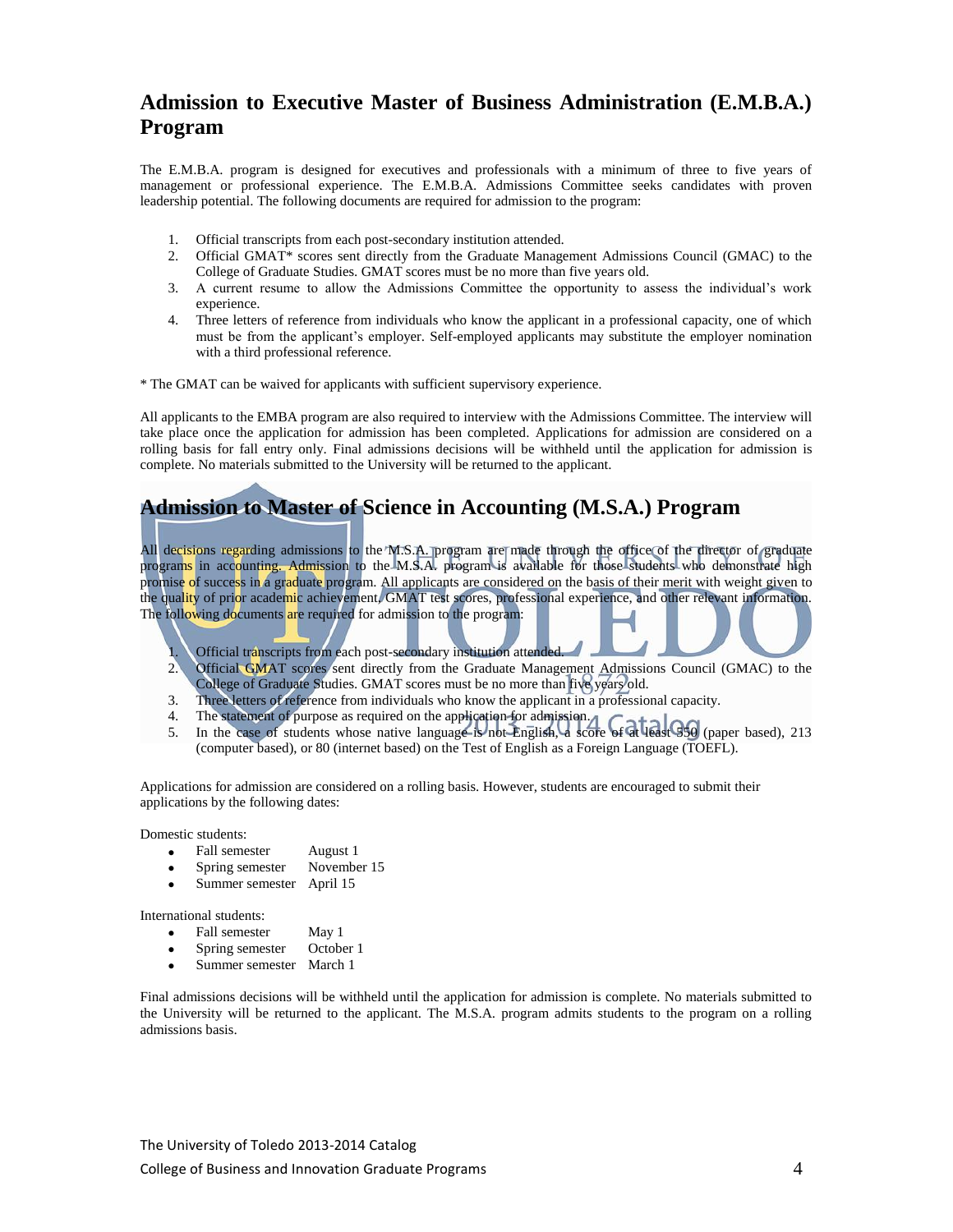# **Admission to Doctor of Philosophy in Manufacturing and Technology Management (Ph.D.) Program**

Applicants with a master's degree in a technical field or business are preferred. Applicants with a bachelor's degree in a technical field or business may also be considered. Letters of reference from college faculty or employers acquainted with the student's character and ability, and official transcripts of all prior college work must be supplied. Applicants are expected to demonstrate preparation for, and a high promise of, success in the doctoral program.

The following will be considered in evaluating an application to the Ph.D. program on an individual basis:

- The student's undergraduate and graduate record with general academic performance, as well as the trend and comparison of grades over a period of time;
- The student's verbal, quantitative and total scores on the GMAT (in certain cases, depending on the academic background of the student, GRE scores may be substituted for GMAT scores;
- Evidence of the ability to do research (publications, presentations, etc.);
- Statement of purpose explaining why the student wants to pursue a Ph.D. in manufacturing and technology management;
- Three letters of reference:
- Appropriate experience;
- And, in the case of students whose native language is not English, acceptable performance on the TOEFL is mandatory.

It is to be stressed that, although GMAT and GPA are important, they alone will not be the basis of admissions decisions. While students may come from many academic disciplines, those students with bachelor's degrees in fields other than business may require more than 93 semester hours in order to satisfy prerequisite and business foundations course requirements. **Students admitted to the Ph.D. program will not receive graduate credit for any undergraduate courses they take.**

A student should take the Ph.D. comprehensive examination as soon as he/she and his/her adviser believes the student has mastered all the required subject areas and completed all course work. The format and other details of the examination are given in the handbook for Ph.D. students and are available on-line. Following successful completion of the comprehensive examination, the student is admitted to candidacy for the Ph.D. and undertakes dissertation research. The student is responsible for initiating the application to candidacy on a form available from the College of Graduate Studies.

When a student enters the program, the Ph.D. program director will help the student in preparing a plan of study. Each student will be assigned a faculty adviser by the Ph.D. program director at the time of admission During this first year of study, the student will choose an adviser who will assist the student in choosing a dissertation topic, forming a dissertation committee and in other matters concerning the program. More information is available at: [http://www.utoledo.edu/business/PHD/index.html.](http://www.utoledo.edu/business/PHD/index.html)

# **Academic Policies**

### **General Requirements**

Refer to the general College of Graduate Studies section of this catalog for general academic policies that apply to all graduate students in areas such as advising, minimum enrollment, dishonesty, grievance, and probation and dismissal.

## **Academic Advising**

Advising for the M.B.A. program is available in the Office of Student Retention and Academic Success on the third floor of Stranahan Hall-North. Advising for the E.M.B.A., M.S.A. and Ph.D. programs is conducted by the respective program director. Students are encouraged to meet with an adviser regularly. Each student is ultimately responsible for correct and timely completion of degree requirements.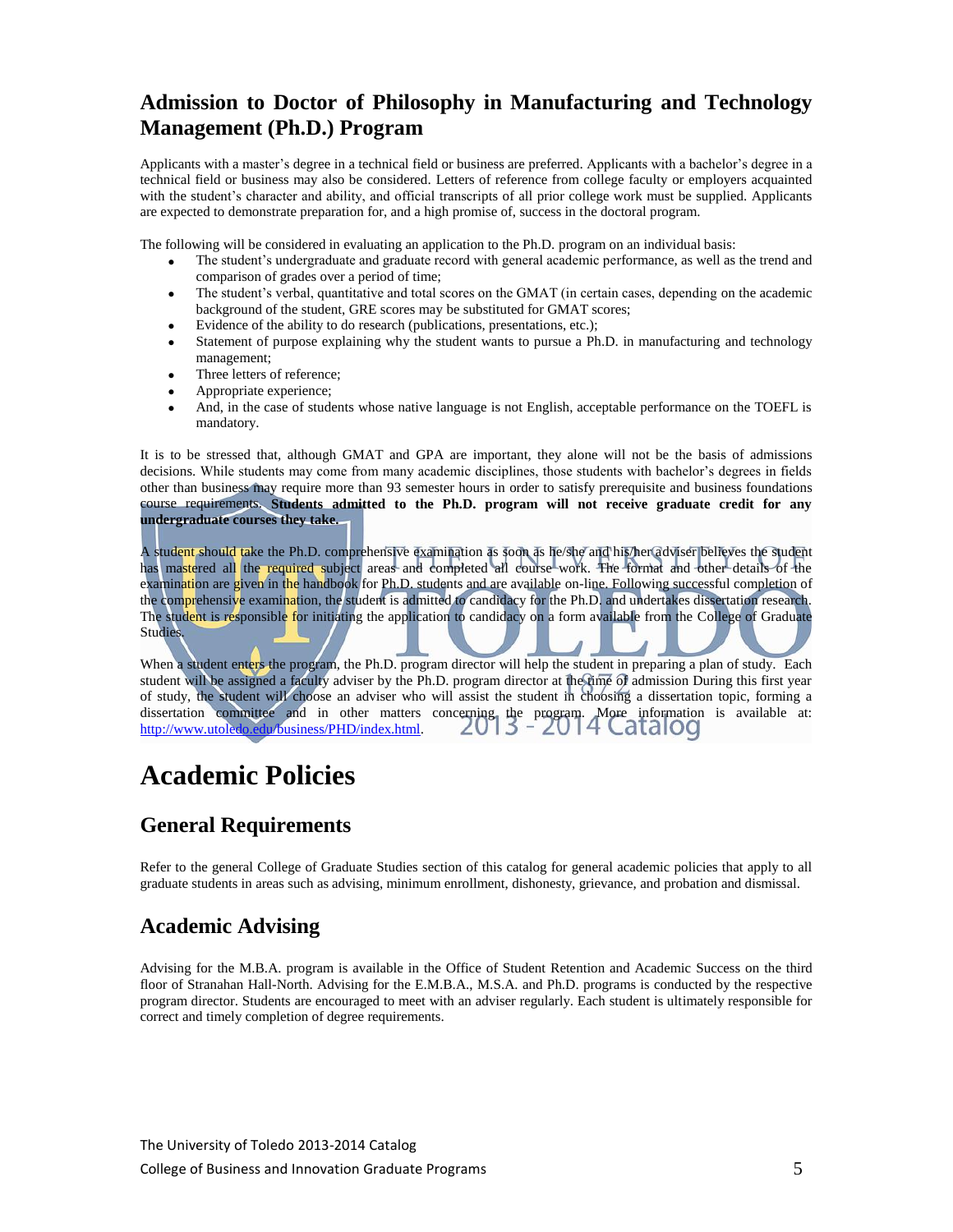### **Financial Assistance**

A limited number of graduate assistantships, which provide a stipend and/or cover instructional fees, are awarded to students each year. Awards are based upon scholastic achievement, work experience, research experience and extracurricular activities. They are not based on financial need. Applications are due by March 1 for the entire following academic year to the Office of Student Retention and Academic Success for M.B.A. students, and to the Department of Accounting for M.S.A. students. Graduate Assistantships are awarded to qualified Ph.D. students upon admission to the Ph.D. program.

# **Transfer Students**

Students who have taken graduate course work at another AACSB-accredited university or from another college at The University of Toledo may, upon recommendation of the appropriate department chair and associate dean for graduate studies, be permitted to transfer up to nine semester hours of business-related course work toward the M.B.A. or M.S.A. A grade of B or higher must be achieved in order to transfer any graduate courses, and the transferred credit must not have been applied towards an earned graduate degree.

# **Degree Requirements**

### **GPA and Grade Requirements**

Students in all graduate degree programs at the University of Toledo must complete all requirements for their program of study with at least a 3.0 (4.0 scale) cumulative GPA at the graduate level. All courses that count towards a graduate degree must be passed with a grade of C or better. There are no grade re-calculations at the graduate level; as such, repeated courses will have both grades included in the cumulative GPA calculation.  $\mathbb K \supset$ 

# **Master of Business Administration (M.B.A.)**

The M.B.A. degree is granted to students who satisfactorily complete a minimum of 33 semester hours at the 6000 level in the College of Business and Innovation. The length of the program will vary depending upon the nature of the undergraduate degree. The program consists of a common body of knowledge (18/hours), core (24 hours) and elective (9 - 12 hours) courses. Any or all common body of knowledge courses may be waived for equivalent coverage at the (9 - 12 hours) courses. Any or an common set of C or better.<br>undergraduate or graduate level with a grade of C or better.<br> $2013 - 2014$  Catalog

# **Master of Science in Accounting (M.S.A.)**

The Master of Science in Accounting degree is granted to students who satisfactorily complete a minimum of 30 semester hours at the 6000-level in the College of Business and Innovation. The M.S.A. program is designed to prepare students for a professional career in accounting and to fulfill the requirements to sit for the Uniform CPA Exam in the state of Ohio. Candidates without a background in accounting can be admitted to the program but will be required to take additional courses.

# **Doctor of Philosophy in Manufacturing and Technology Management (Ph.D.)**

The program requires at least 93 semester hours of study beyond the baccalaureate. For a full-time student with only a bachelor's degree, the course requirements before entering the dissertation stage can be completed in three years. Fulltime students with an M.B.A. or a relevant M.S. degree should be able to complete the course work in two years before entering the dissertation stage. During the first year, the students without prior appropriate undergraduate or graduate work in business or engineering will acquire the foundation knowledge in business, engineering and manufacturing technology. Course waivers are possible at the foundation stage by passing competency examinations in appropriate areas.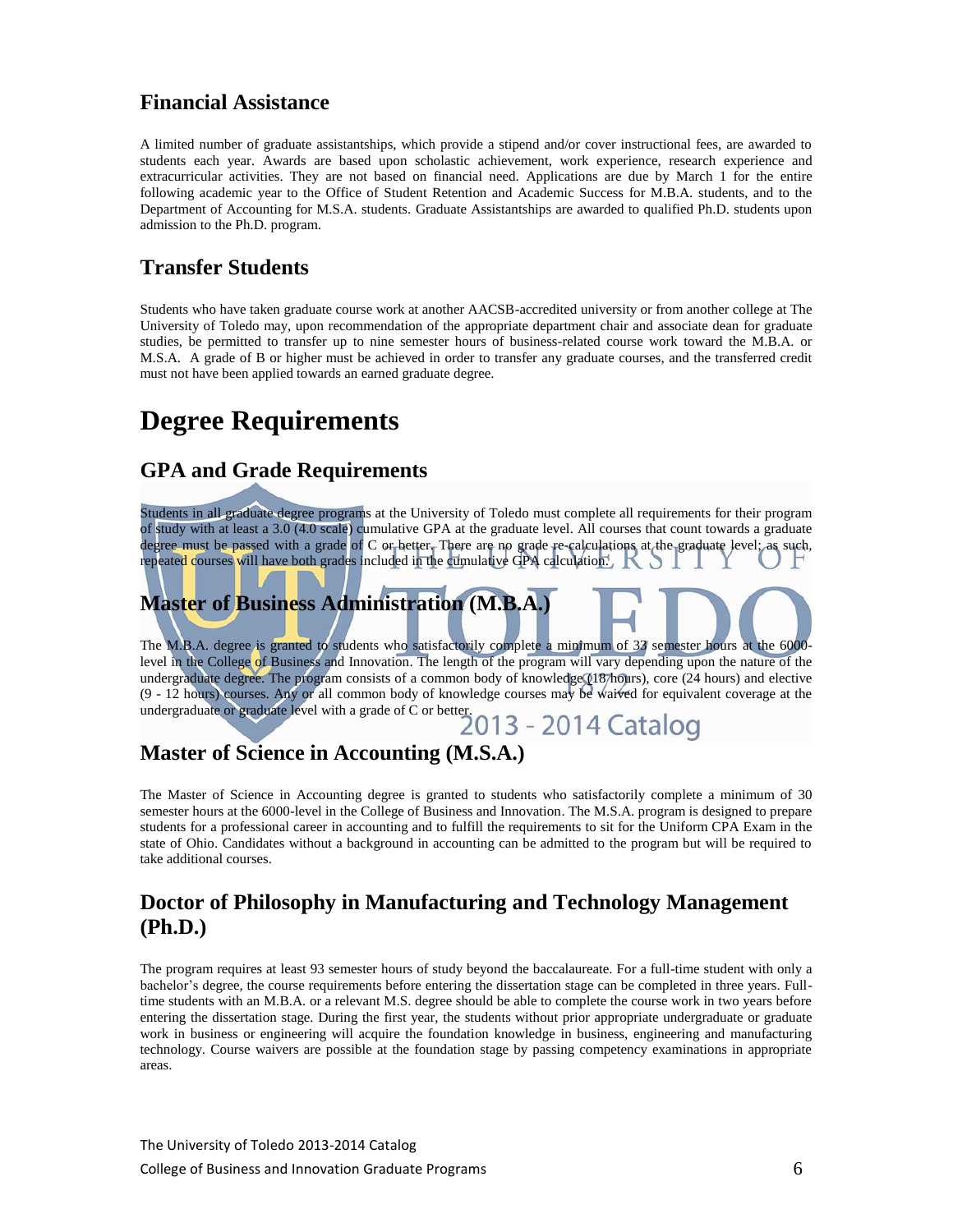# **Programs of Study**

## **Master of Business Administration (M.B.A.)**

#### Common Body of Knowledge (18 hours maximum)

These courses represent the minimum background required of students prior to taking 6000-level courses in the M.B.A. program. Students admitted to the M.B.A. program can meet the requirements by taking the 5000-level courses or by proficiency examination. If a student can demonstrate that he/she has completed equivalent course work at the undergraduate level prior to admission to the M.B.A. program and has earned a grade of C (2.0) or better in the course(s), the corresponding 5000-level course may be waived. Once admitted to the M.B.A. program, students may not take an undergraduate course and apply that course towards credit for 5000-level requirements.

| <b>ACCT</b> | 5000 | Financial & Managerial Accounting             |
|-------------|------|-----------------------------------------------|
| <b>FINA</b> | 5210 | <b>Economics for Business Decisions</b>       |
| <b>FINA</b> | 5310 | <b>Managerial Finance</b>                     |
| <b>MKTG</b> | 5410 | <b>Marketing Systems</b>                      |
| <b>OPMT</b> | 5510 | <b>Applied Business Statistics</b>            |
| <b>OPMT</b> | 5520 | Analysis of Manufacturing and Service Systems |

### MBA Core (24 hours)



Students who complete three or more courses in a functional area (e.g. accounting, finance, marketing) at an AACSBaccredited business school are allowed and encouraged to replace the corresponding 6000-level core class with an elective of their choice.

### Elective Courses (Minimum 9 hours)

Each student may select up to two majors. An alternative is to select the administration major described below, which is designed for students who prefer to take a variety of electives in different areas. The substitution of any courses for a major requires the written approval of the appropriate department chair. No more than one independent study/research paper (three hours) may be taken in lieu of a course to fulfill a specialization requirement, and no more than one course will be allowed to count towards two majors in the M.B.A. program.

# **Areas of Specialization**

### **Administration**

The administration specialization is designed for students who want a general M.B.A. degree and is completed by taking three 6000-level electives within the College of Business and Innovation.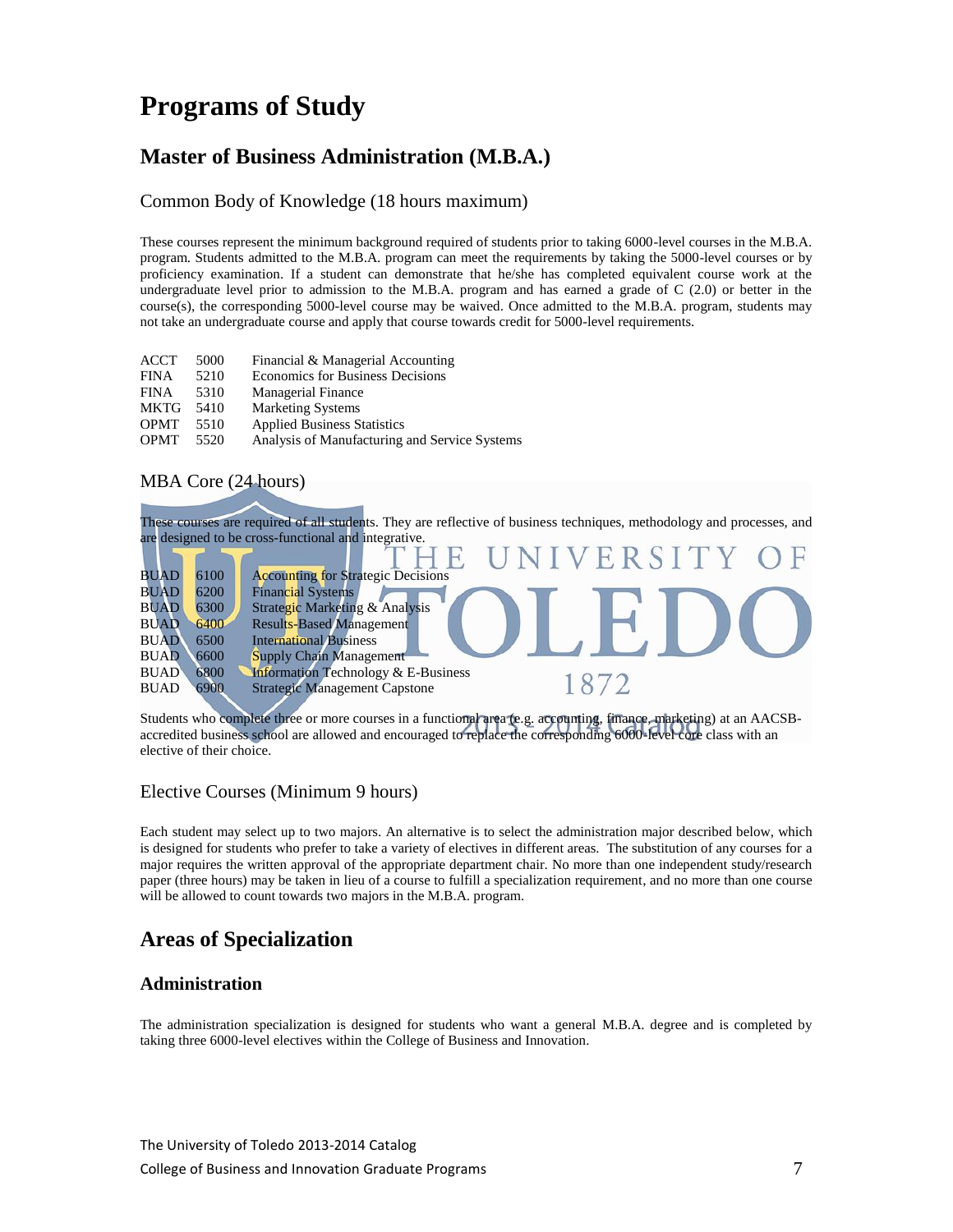#### **Entrepreneurship & Technology Commercialization**

Must take all four of the following:

| EFSB        | 6590 | New Venture Creation (Typically offered Fall)       |
|-------------|------|-----------------------------------------------------|
| <b>EFSB</b> | 6690 | Tech Commercialization (Typically offered Spring)   |
| <b>EFSB</b> | 6790 | Venture Capital Finance (Typically offered Fall)    |
| <b>EFSB</b> | 6800 | Small Business Practicum (Typically offered Spring) |

#### **Finance**

The graduate finance curriculum provides students with a background in all major areas of finance including corporate finance, investments and portfolio management, and financial institutions and markets. A student who wants to specialize in finance must take FINA 6130, Advanced Corporate Finance (offered Fall and Spring; pre-req FINA 5310/BUAD 3040 but should also take BUAD 6200 before FINA 6130), plus two 6000-level FINA classes of the student's choice. Recent offerings include:

- FINA 6140 Investments & Securities Analysis (Fall; pre-req FINA 5310/BUAD 3040)
- FINA 6150 Financial Institutions and Markets (Spring; pre-req FINA 5310/BUAD 3040)
- FINA 6330 Seminar in Financial Management
- FINA 6340 Derivative Securities (Spring; pre-req FINA 5310/BUAD 3040)
- FINA 6350 Seminar in Financial Institution Management
- FINA 6370 International Financial Management (Spring; pre-req FINA 5310/BUAD 3040)

FINA 6480 Student Managed Portfolio (Fall/Spring year-round commitment; students accepted by dept.)<br>FINA 6840 Small Business Financial Management (Spring; pre-req FINA 5310/BUAD 3040)

FINA 6840 Small Business Financial Management (Spring; pre-req FINA 5310/BUAD 3040)

#### **Healthcare Systems Management** VERSIT

A specialization in healthcare systems management is designed for students who intend to seek or continue managerial careers in healthcare administration. Four PUBH 6000-level courses of the student's choice are required for this specialization. Students are not able to count any of these courses towards the General Administration specialization. Students must follow one of the three tracks below:

1. MBA in Health Care System Management with Public Health Administration concentration: PUBH 6040 Public Health Administration 18/2 PUBH 6210 Public Health Management PUBH 6220 Budget and Finance in Public Health PUBH 6280 Economics, Marketing, and Human Resources

2. MBA in Health Care System Management with Health Promotion and Education concentration:

PUBH 6200 Methods and Materials for Public Health PUBH 6300 Community Health Organizations PUBH 6460 Health Promotion Programs PUBH 6800 Evaluation of Health Programs

3. MBA in Health Care System Management with Public Health Epidemiology concentration (PUBH 6010 is required for the concentration; select three of the remaining courses below):

PUBH 6010 Public Health Epidemiology (required for this track)

PUBH 6000 Public Health Biostatistics PUBH 6120 Infectious Disease Epidemiology PUBH 6150 Clinical Epidemiology PUBH 6180 Cancer Epidemiology PUBH 6550 Chronic Disease Epidemiology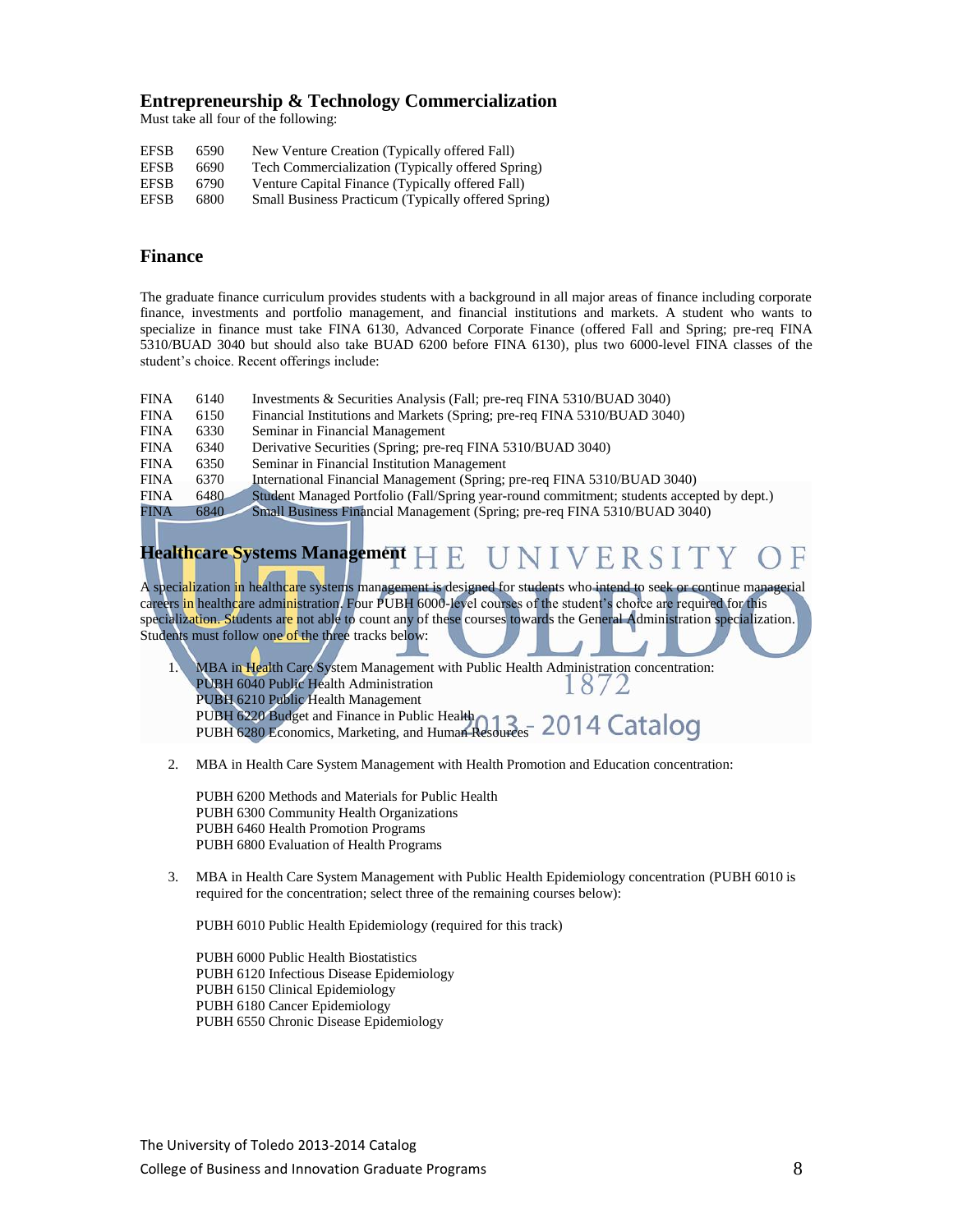#### **Human Resource Management**

A specialization in human resource management is designed both for students who intend to seek or continue managerial careers in human resources, and for those who are seeking more general leadership positions, but need to understand approaches to attracting, retaining, compensating, motivating and managing employees in contemporary organizations.

Students are required to successfully complete HURM 6700, Human Resource Management, or its equivalent, by completing either an undergraduate degree in human resource management from an AACSB-accredited school, or by certification through the Human Resource Certification Institute (e.g. PHR, SPHR).

In addition to HURM 6700 (typically offered summer and fall terms), students must complete any three additional 6000-level HURM courses of the student's choice. Recent offerings include:

| <b>HURM</b> 6710    | Employment and Labor Law (occasionally offered in spring term) |
|---------------------|----------------------------------------------------------------|
| 6720                | Advanced Negotiation and Conflict Resolution                   |
| HURM 6730           | Performance Management (Spring only)                           |
| HURM 6740           | HR Strategy and Metrics (Spring only; pre-req HURM 6700)       |
| <b>HURM</b><br>6750 | Current Topics in HRM                                          |
| 6760.               | Recruitment and Retention (Fall only; pre-req HURM 6700)       |
|                     |                                                                |

#### **Information Systems**

Specialization in information systems provides the student with a managerial overview of computers and information systems. Emphasis is placed on the role and function of the computer as a managerial tool to store, process, analyze and present information. A major in this area includes any three 6000-level INFS classes of the student's choice. Recent

|             | offerings include: |                                                            |
|-------------|--------------------|------------------------------------------------------------|
| INFS        | 6610               | Info Storage & Retrieval Structures (Spring)               |
| <b>INFS</b> | 6560               | System Analysis & Design (usually offered Fall and Spring) |
| <b>INFS</b> | 6470               | <b>Information Technology</b>                              |
| <b>INFS</b> | 6810               | <b>Network Communications (Spring)</b>                     |
| <b>INFS</b> | 6930               | Contemporary Topics (usually offered fall and spring)      |
|             |                    |                                                            |
|             |                    | International Rusiness                                     |

### **International Business**

The international business program provides training for entry in careers in corporations with a global orientation, particularly multinational corporations, export-import firms, banks, transportation and logistics, and government and international agencies involved in international trade, finance and economic development. Students majoring in international business must choose three of the following courses.

| <b>FINA</b> | 6370 | International Financial Management (Fall; pre-req FINA 5310/BUAD 3040) |
|-------------|------|------------------------------------------------------------------------|
| <b>IBUS</b> | 6360 | Management of Multinational Firms (Fall)                               |
| <b>IBUS</b> | 6390 | <b>International Business</b>                                          |
| <b>IBUS</b> | 6490 | Global Management Systems                                              |
| MKTG        | 6080 | International Supply Chain Management                                  |
| MKTG        | 6400 | International Marketing (Spring; pre-req MKTG 5410/BUAD 3010)          |
| <b>IBUS</b> | 6100 | Study Abroad (Spring; course offered if there is sufficient interest)  |

#### **Leadership**

Students majoring in Leadership must take all four of the following:

- MGMT 6100 Leading through Ethical Decisions (Spring)
- MGMT 6150 Leading and Developing Yourself (Fall)
- MGMT 6160 Leading with Power and Influence (Spring)
- MGMT 6190 Leading Change and Org Improvement (Spring)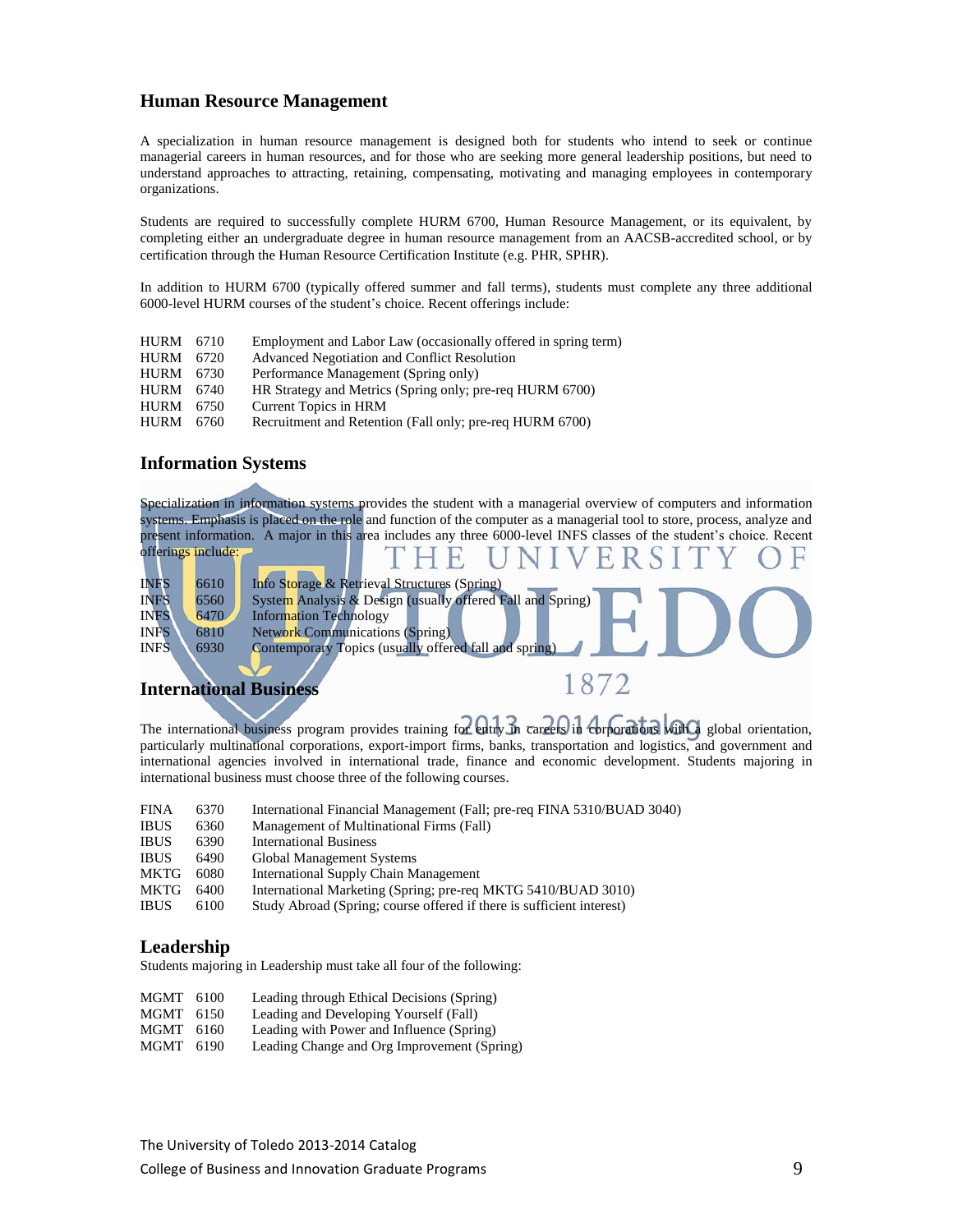### **Operations Management**

The operations management major provides the student with the decision-making and problem-solving skills required for managing people and resources more effectively, whether in manufacturing firms, service industries, nonprofit organizations or government operations.

| Required courses: |                           |                                                                        |                                                                          |  |
|-------------------|---------------------------|------------------------------------------------------------------------|--------------------------------------------------------------------------|--|
| <b>OPMT</b>       | 6680                      | Total Quality Management and SPC (Spring; pre-req OPMT 5520/BUAD 3020) |                                                                          |  |
| <b>OPMT</b>       | 6690                      | Manufacturing Resources Management (Fall; pre-req OPMT 5520/BUAD 3020) |                                                                          |  |
|                   |                           |                                                                        |                                                                          |  |
|                   | And one of the following: |                                                                        |                                                                          |  |
| <b>OPMT</b>       |                           | 6100                                                                   | Time Series Analysis & Forecasting (Spring; pre-req OPMT 5520/BUAD 3020) |  |
| <b>OPMT</b>       |                           | 6270                                                                   | Computer Simulation (Fall; pre-req OPMT 5520/BUAD 3020)                  |  |
| <b>OPMT</b>       |                           | 6510                                                                   | <b>Project Management</b>                                                |  |
| <b>OPMT</b>       |                           | 6720                                                                   | Manufacturing Systems Design                                             |  |
| <b>OPMT</b>       |                           | 6930                                                                   | Contemporary Topics Seminar                                              |  |
| MKTG              |                           | 6080                                                                   | International Supply Chain Management                                    |  |

### **Marketing**

While students specializing in Marketing may take any three 6000-level MKTG courses to fulfill the requirement, there are three suggested areas of concentration: Marketing Management, CRM & Marketing Intelligence, and Sales Leadership. It is not possible for a specific concentration to be listed on the official transcript.

|                         |       | All 6000-level MKTG courses have a pre-req of MKTG 5410/BUAD 3010 V E R S I T Y O F |
|-------------------------|-------|-------------------------------------------------------------------------------------|
|                         |       |                                                                                     |
| <b>Optional tracks:</b> |       |                                                                                     |
|                         |       |                                                                                     |
|                         |       | For Marketing Management concentration, choose any three of recent offerings:       |
| <b>MKTG</b>             | 6140  |                                                                                     |
|                         |       | <b>Customer Relationship Marketing (Spring)</b>                                     |
| <b>MKTG</b>             | 6150  | <b>Intelligence Driven Customer Strategy</b>                                        |
| <b>MKTG</b>             | 6220  | <b>Integrated Marketing Communications (Fall)</b><br>1872                           |
| <b>MKTG</b>             | 6230. | Digital Marketing Processes (Spring)                                                |
| <b>MKTG</b>             | 6240  | Sales Force Leadership (Fall)                                                       |
| <b>MKTG</b>             | 6250  | Strategic Selling Analysis & Applications (Spring) 2014 Catalog                     |
| <b>MKTG</b>             | 6310  | <b>Product Commercialization</b>                                                    |
| <b>MKTG</b>             | 6320  | Strategic Brand Management (Spring)                                                 |
| MKTG                    | 6330  | <b>Applied Marketing Research</b>                                                   |
| MKTG                    | 6400  | <b>International Marketing (Spring)</b>                                             |

For CRM & Marketing Intelligence:

Essential to take both

| MKTG 6140 | Customer Relationship Marketing (Spring) |
|-----------|------------------------------------------|
| MKTG 6150 | Intelligence Driven Customer Strategy    |

Choose one

| .         |      |                                            |
|-----------|------|--------------------------------------------|
| MKTG 6330 |      | <b>Applied Marketing Research</b>          |
| MKTG      | 6230 | Digital Marketing Processes (Spring)       |
| MKTG      | 6220 | Integrated Marketing Communications (Fall) |

For Sales Leadership

The University of Toledo 2013-2014 Catalog College of Business and Innovation Graduate Programs  $10$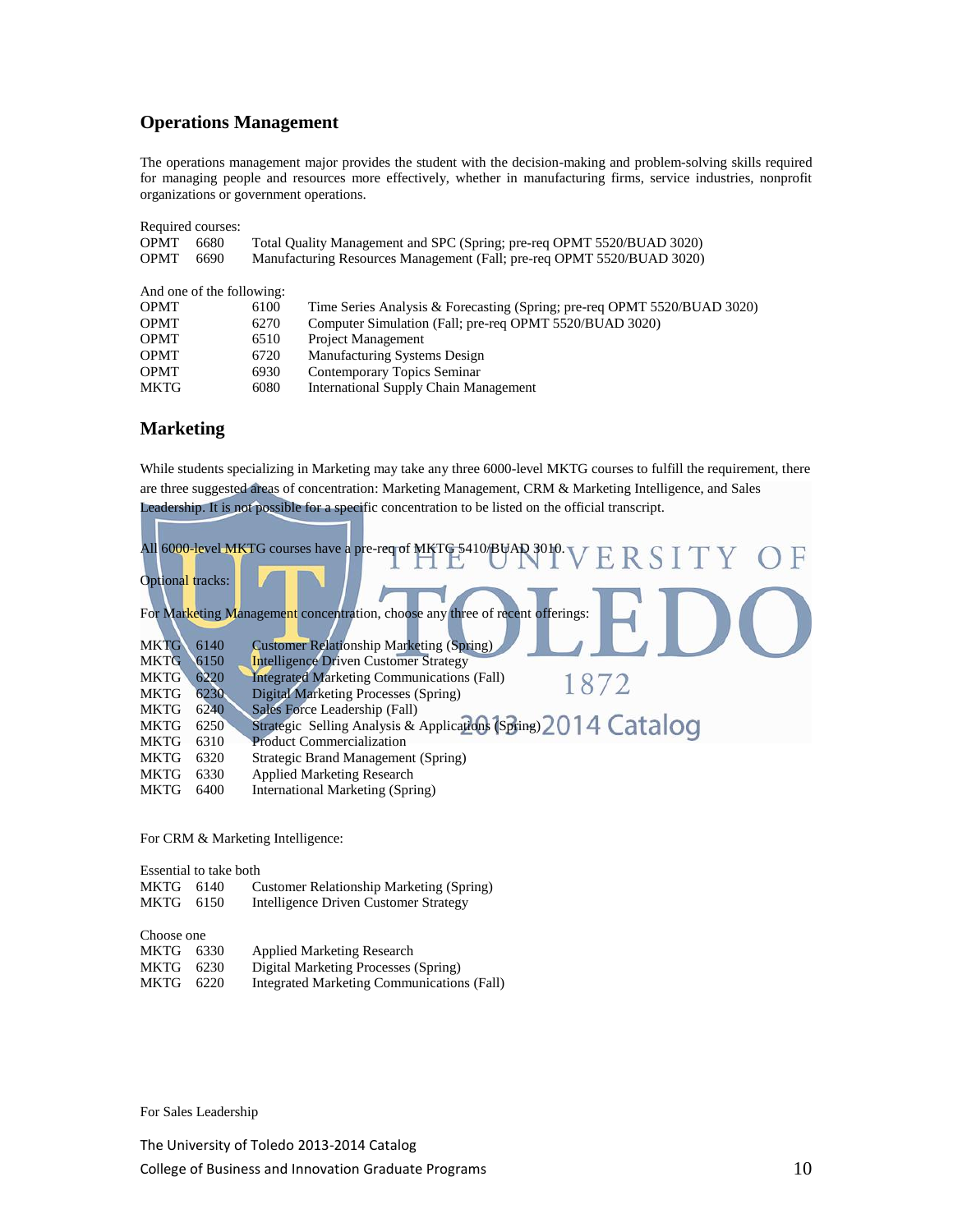Essential to take both MKTG 6240 Sales Force Leadership (Fall)<br>MKTG 6250 Strategic Selling Analysis & Strategic Selling Analysis & Applications (Spring) Choose one MKTG 6140 Customer Relationship Marketing (Spring)

MKTG 6220 Integrated Marketing Communications (Fall)

## **Graduate Certificate in Healthcare Business Management Excellence (C-HBME)**

This certificate is offered collaboratively as part of the graduate programs in the College of Business and Innovation and College of Medicine and Life Sciences. The program requires six graduate courses, totaling 12 hours of graduate credit. This graduate certificate provides learners with broad-based knowledge of business concepts as applied in healthcare, to prepare healthcare managers, leaders, and entrepreneurs! It is suited for practicing physicians, medical students, clinical managers, residents, all healthcare providers, and other graduate students. Courses are offered primarily online with some face-to-face instruction and follow a 16 week and/or 8 week format.

## Required Courses:

SHBE 5001: Healthcare Finance SHBE 5002: Healthcare Policy and Law ERSITY F. SHBE  $5003$ : Healthcare Information Systems SHBE 5004: Healthcare Marketing and Customer Relationship Management SHBE 5005: Healthcare Process Improvement SHBE 5006: Entrepreneurial Strategic Management in Healthcare

### **Graduate Certificate in Physician and Healthcare Executive Development (C-PHED)** 2013 - 2014 Catalog

This certificate is offered collaboratively as part of the graduate programs in the College of Business and Innovation and College of Medicine and Life Sciences. The program requires three graduate courses, totaling 9 hours of graduate credit. This graduate certificate provides learners with advanced knowledge of cutting-edge business concepts applied the healthcare setting. It is suited for healthcare managers interested in career growth into executive management with an aim towards an MBA or EMBA. This program is appropriate for physicians with many years of practice experience and other healthcare leaders. Courses are offered primarily online with some face-to-face instruction and follow a 16 week and/or 8 week format.

# Required Courses:

SHBE 6010: Foundation for Executive Education in Health Care Leadership Course SHBE 6020: Creating Effective Operations SHBE 6030: Healthcare Financial Management

# **Executive M.B.A. Program**

The College of Business and Innovation offers an innovative Executive M.B.A. (E.M.B.A.) program for executives of

The University of Toledo 2013-2014 Catalog College of Business and Innovation Graduate Programs  $11$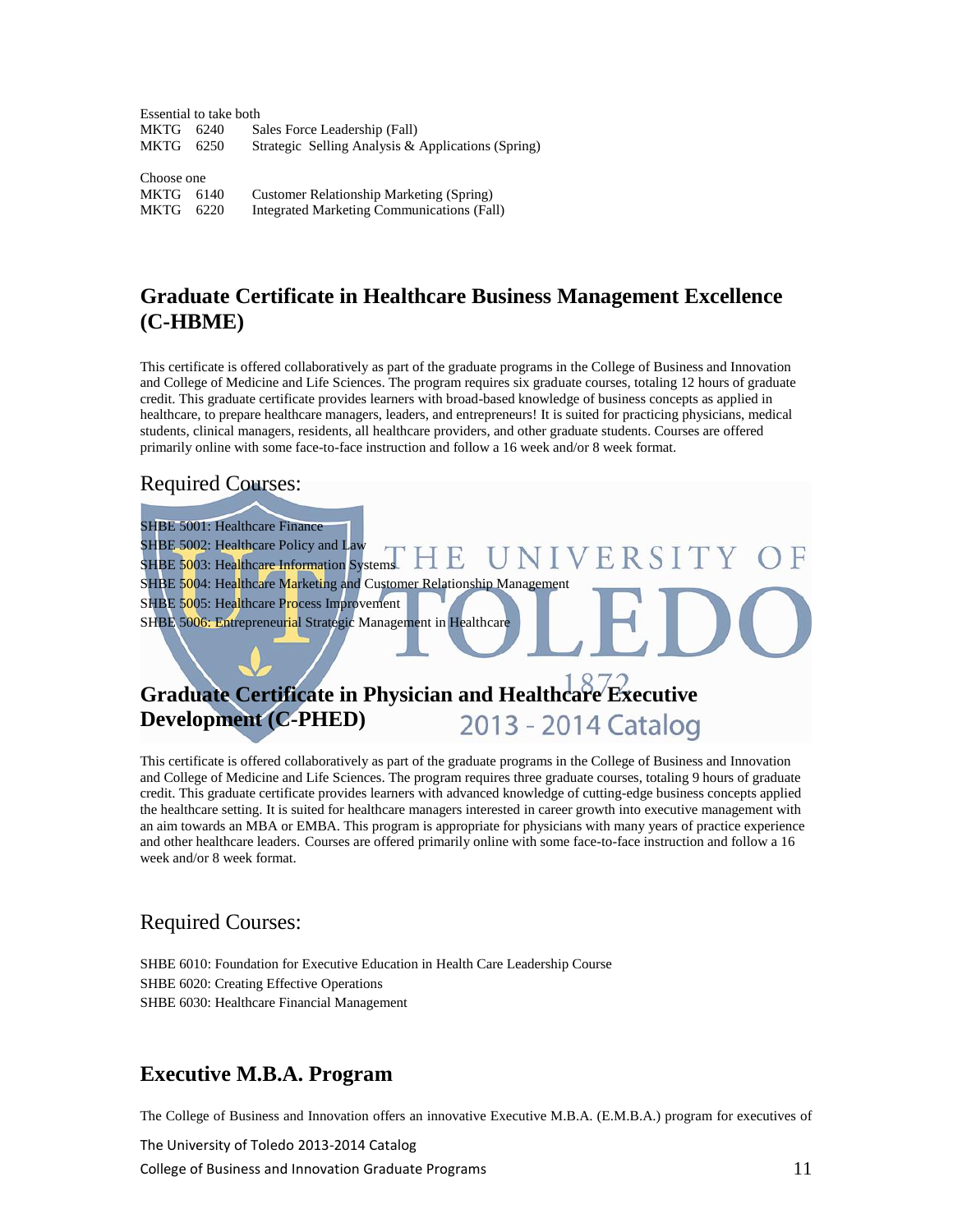mid-sized and growing firms. The program curriculum is designed to enhance the ability of managers to manage the change and growth common in today's competitive environment. To accomplish this, participants in the program take courses built around three major integrative themes – entrepreneurship, e-business, and competition in a global marketplace.

The E.M.B.A. program is designed with experienced managers in mind and is tailored to fit their schedules. Through the use of a structured approach, executives are able to pursue an M.B.A. with their peers at a level and pace appropriate to their business experience.

#### Required Courses:

| EMBA        | 5500 | <b>Analytical Foundations for Executives</b>                      |  |  |  |
|-------------|------|-------------------------------------------------------------------|--|--|--|
| EMBA        | 6100 | Global Competitive Challenge                                      |  |  |  |
| EMBA        | 6120 | Cultural, Legal & Operational Issues in Doing Business Abroad     |  |  |  |
| EMBA        | 6200 | Entrepreneurship and Personal Strategic Planning                  |  |  |  |
| EMBA        | 6140 | Accounting & Financial Foundations for Executives                 |  |  |  |
| EMBA        | 6210 | Processes for Ethical Business Decisions                          |  |  |  |
| EMBA        | 6220 | Accounting Systems for Operational Control & Strategic Management |  |  |  |
| EMBA        | 6230 | Market Driven Analysis                                            |  |  |  |
| EMBA        | 6240 | <b>Entrepreneurial Financial Management</b>                       |  |  |  |
| EMBA        | 6250 | Leadership & Performance Management                               |  |  |  |
| EMBA        | 6290 | Strategic Management in a Global Environment                      |  |  |  |
| EMBA        | 6300 | Global Technology Management                                      |  |  |  |
| EMBA        | 6310 | <b>Managing Global Supply Chains</b>                              |  |  |  |
| EMBA        | 6320 | <b>Product Development</b>                                        |  |  |  |
| <b>EMBA</b> | 6470 | Global/E-Business Field Trip                                      |  |  |  |
| MGMT        | 6930 | Independent Research (elective determined by cohort)              |  |  |  |
|             |      | NIVERSI                                                           |  |  |  |

# **J.D./M.B.A. Dual Degree**

This integrated program and curriculum leads to the awarding of two degrees. The Juris Doctor degree is awarded by the College of Law, and the M.B.A. degree is awarded by the College of Business and Innovation.

### Juris Doctor (J.D.)

The College of Law requires the successful completion of 89 semester hours. The dual degree program would permit up to 12 semester hours of core courses from the College of Business and Innovation to be applied toward the satisfaction of the 89-hour requirement. All courses taken in the College of Business that are to be applied towards J.D. program requirements must be earned with a grade of B (3.0) or better. The 12 hours of core courses from the College of Business and Innovation are:

| <b>BUAD</b> | 6100 | <b>Accounting for Decision-Making</b>               |
|-------------|------|-----------------------------------------------------|
| <b>BUAD</b> | 6200 | <b>Financial Systems</b>                            |
| <b>BUAD</b> | 6300 | Strategic Marketing & Analysis                      |
| <b>BUAD</b> | 6500 | <b>International Business</b>                       |
| <b>BUAD</b> | 6800 | Information Technology & E-Business                 |
| <b>BUAD</b> | 6900 | <b>Strategic Management Capstone</b>                |
| <b>EFSB</b> | 6590 | New Venture Creation                                |
| <b>EFSB</b> | 6690 | <b>Technology Commercialization</b>                 |
| <b>EFSB</b> | 6790 | Venture Capital Finance                             |
| <b>EFSB</b> | 6890 | <b>Small Business Practicum</b>                     |
| <b>FINA</b> | 6130 | <b>Advanced Corporate Finance</b>                   |
| <b>FINA</b> | 6140 | <b>Investments and Security Analysis</b>            |
| <b>FINA</b> | 6150 | Financial Institutions and Markets                  |
| <b>FINA</b> | 6370 | <b>MBA</b> International Financial Management       |
| <b>FINA</b> | 6840 | <b>Small Business Financial Management</b>          |
| <b>IBUS</b> | 6360 | <b>Management of Multinational Firms</b>            |
| <b>IBUS</b> | 6490 | Global Management Systems                           |
| <b>MGMT</b> | 6160 | Leading with Power and Influence                    |
| HURM        | 6720 | <b>Advanced Negotiation and Conflict Resolution</b> |
| <b>HURM</b> | 6760 | <b>Recruitment and Retention</b>                    |

The University of Toledo 2013-2014 Catalog

College of Business and Innovation Graduate Programs 12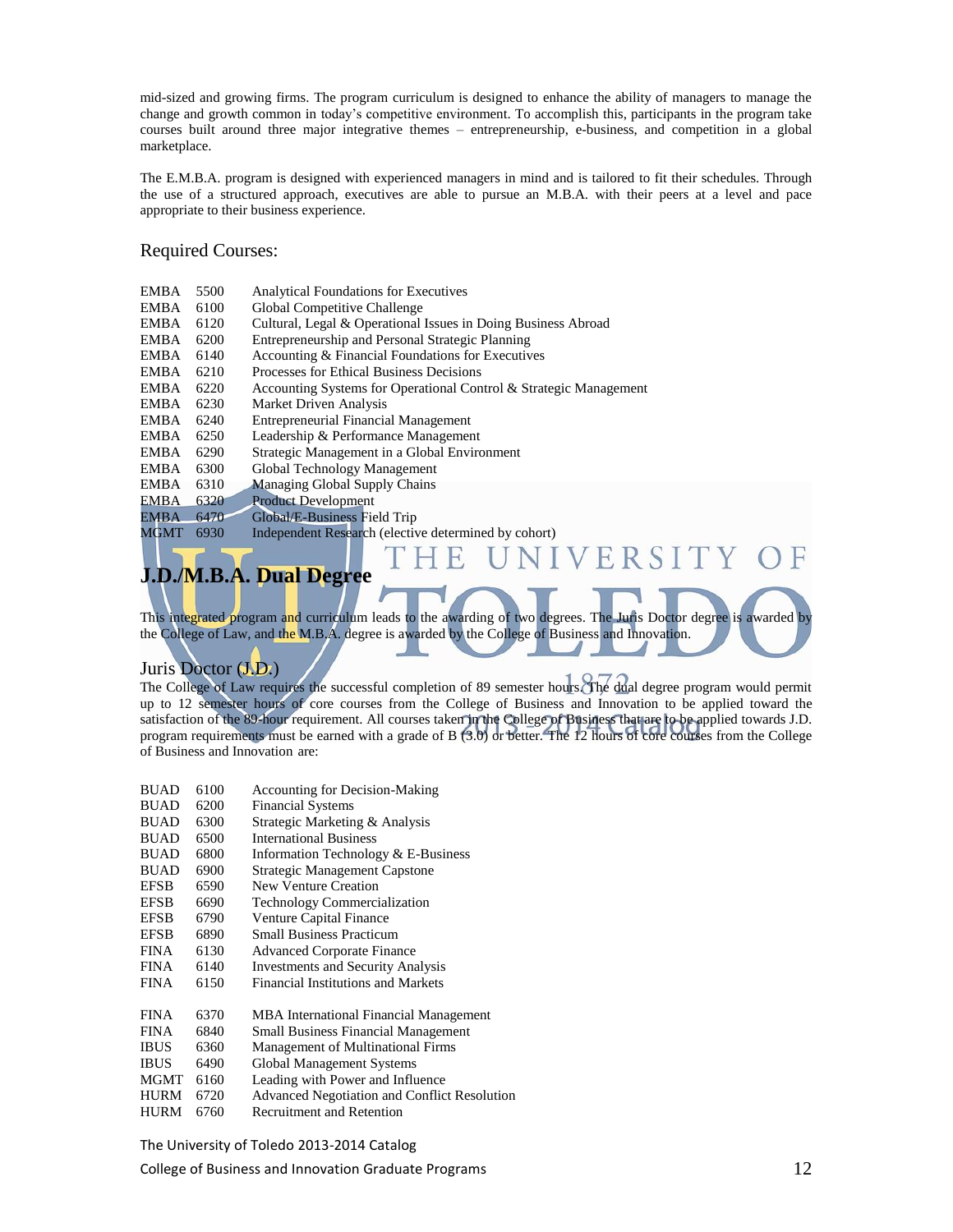| <b>INFS</b> | 6810 | <b>Network Communications</b>          |
|-------------|------|----------------------------------------|
| MKTG 6140   |      | <b>Customer Relationship Marketing</b> |
| MKTG 6400   |      | <b>International Marketing</b>         |

On written application by the student, and for good cause shown, the Associate Dean for Academic Affairs of the College of Law may substitute another College of Business course for one on the approved list.

#### M.B.A. Degree

To fulfill requirements for the M.B.A. degree, students must complete 33 semester hours at the 6000 level or above. Students in the joint program may apply up to 12 hours of course work at the College of Law toward satisfaction of the M.B.A. All courses taken in the College of Law that are to be applied towards MBA program requirements must be earned with a grade of C (2.0) or better. All grades earned in College of Law courses that are applied towards MBA program requirements will impact the overall graduate GPA.

One MBA Core course (either BUAD 6500 International Business or BUAD 6800 IT and E-Business) can be replaced with one College of Law Elective (either LAWI 9480 International Business Transactions or LAWI 9020 E-Commerce, respectively).

The other 9 hours may come from the following courses, or others approved by the College of Business and Innovation Associate Dean for Graduate Programs, and will serve as MBA electives:

| LAWG        | 9010 | <b>Business Associations</b>                   |  |  |  |  |
|-------------|------|------------------------------------------------|--|--|--|--|
| LAWG        | 9610 | <b>Secured Transactions</b>                    |  |  |  |  |
| LAWI        | 9060 | Sales and Leases of Goods                      |  |  |  |  |
| LAWI        | 9300 | <b>Employment Discrimination</b>               |  |  |  |  |
| LAWI        | 9730 | Pension and Employee Benefits                  |  |  |  |  |
| LAWI        | 9310 | <b>Employment Law</b><br>UNIVERSITY OF<br>H F. |  |  |  |  |
| LAWI        | 9940 | <b>White Collar Crime</b>                      |  |  |  |  |
| LAWN        | 9050 | <b>Negotiation and Settlement</b>              |  |  |  |  |
| <b>LAWD</b> | 9210 | Contracts I                                    |  |  |  |  |
| <b>LAWD</b> | 9220 | <b>Contracts II</b>                            |  |  |  |  |
|             |      |                                                |  |  |  |  |

### **MPH/MBA Dual Degree**

The joint MBA/MPH degree is designed to prepare graduates with managerial and executive level career aspirations at the interface of healthcare delivery and business. The dual degree program and curriculum leads to the awarding of two degrees. The Master of Public Health degree is awarded by the College of Medicine and Life Sciences and the MBA is awarded by the College of Business and Innovation. The College of Business and Innovation will allow up to 9 credit hours of appropriate MPH coursework to be credited toward the MBA degree.

 $\overline{\phantom{a}}$ 

Appropriate MPH courses listed under the Healthcare Systems Management specialization area of this catalog will be applied towards the MBA elective area. Three to four courses (6000-level BUAD courses) will apply towards the MPH elective requirement.

Please refer to the College of Medicine and Life Science catalog for more information regarding the program requirements for the MPH degree.

## **MD/MBA Dual Degree**

The integrated program and curriculum leads to the awarding of two degrees. The Doctor of Medicine is awarded by the College of Medicine and Life Sciences and the MBA is awarded by the College of Business and Innovation. The College of Business and Innovation will allow up to 9 credit hours of appropriate Medical School coursework to be credited toward the MBA degree.

It is recommended that MD/MBA students take 3 of the 4 Medical School courses below to serve as MBA electives. These courses are already part of the 4th year MD curriculum.

- FMDD 725 Healthcare Systems: Issues, Trends and Perspectives
- FMDD 770 Health Law
- MEDI 770 Health Care Administration: Special Topics
- PEDS 723 Child Health Advocacy

The University of Toledo 2013-2014 Catalog

College of Business and Innovation Graduate Programs 13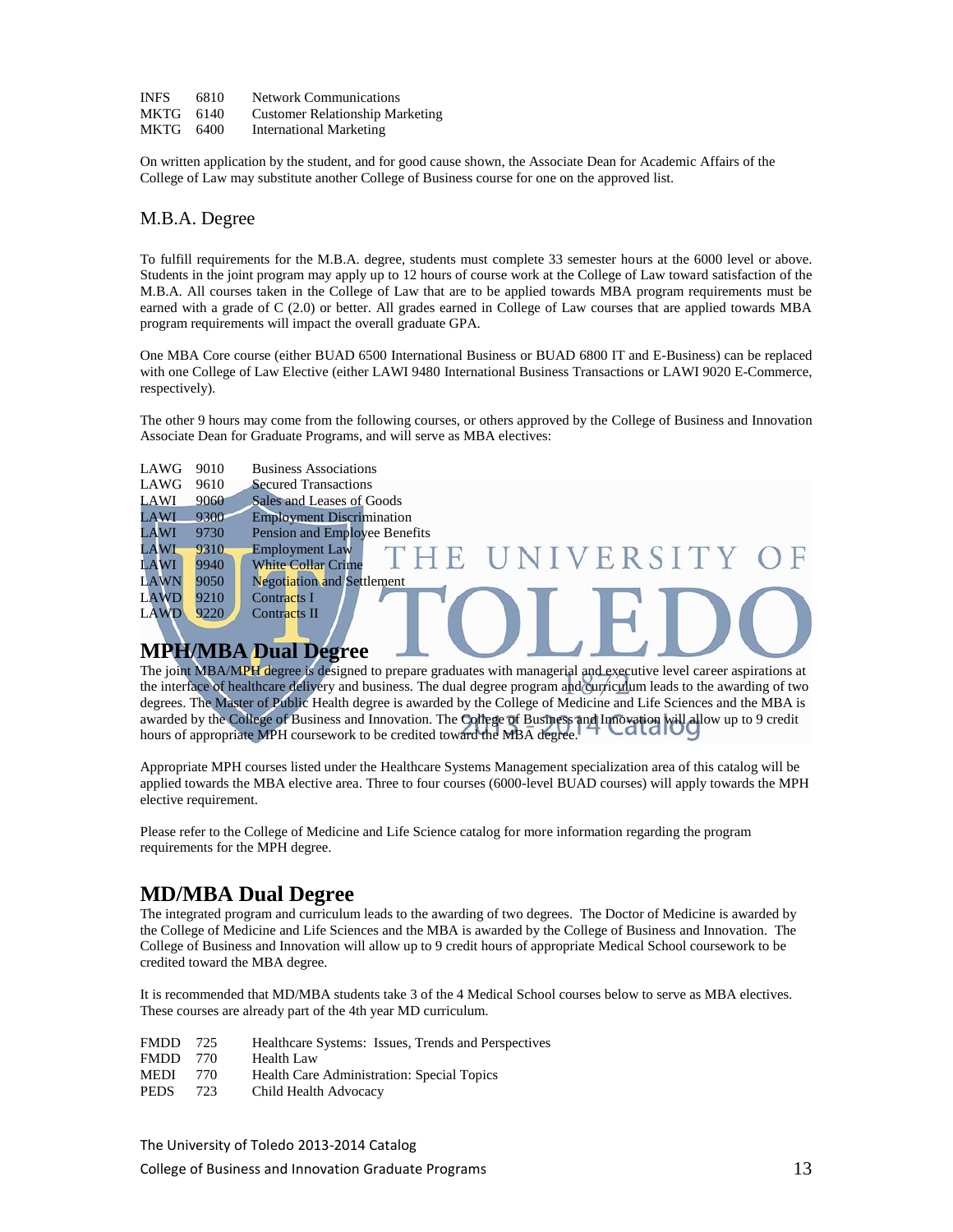Another option is for MD/MBA students to complete 2 of the 4 Medical School courses listed above, along with 1 elective from the list below. The courses below are semester long courses (subject to availability) and cannot be taken during a medial student's required clerkship or clinical elective time. The course would have to be taken during the dedicated year of MBA study (typically the 3rd year of the MD/MBA program).

This option does allow MD/MBA students the opportunity to fulfill the 4 week basic science elective required for medical school. Students should consult with their MD and MBA Academic Advisors to determine the best approach for completing the dual degree based on their academic background and individual plan of study.

| Management of Public Health Agencies    |
|-----------------------------------------|
|                                         |
|                                         |
| Leading Through Ethical Decision Making |
|                                         |
|                                         |
|                                         |
|                                         |

### **Master of Science in Accounting (M.S.A.)**

#### **Accounting Core Courses:**

- ACCT 6130 External Financial Reporting III (ACCT 4130 at the undergraduate level)
- ACCT 6190 Contemporary Financial Accounting Problems
- ACCT 6210 Research in Accounting and Taxation

|           |             |      | <b>Accounting Electives (Select five):</b>                               |
|-----------|-------------|------|--------------------------------------------------------------------------|
|           | ACCT        | 6150 | International Accounting and Taxation                                    |
|           | <b>ACCT</b> | 6250 | <b>Taxation of Business Entities</b><br>NIVERSITY OF                     |
|           | <b>ACCT</b> | 6310 | <b>Advanced Managerial Accounting</b>                                    |
|           | <b>ACCT</b> | 6330 | <b>Advanced Topics in Accounting Info Systems</b>                        |
|           | <b>ACCT</b> | 6410 | Governmental and Not-for-Profit Accounting                               |
|           | <b>ACCT</b> | 6430 | <b>Business Valuation and Analysis</b>                                   |
|           | <b>ACCT</b> | 6440 | <b>Advanced Auditing</b>                                                 |
|           | <b>ACCT</b> | 6450 | <b>Fraud and Forensics Accounting</b>                                    |
|           |             |      |                                                                          |
|           |             |      | 1872                                                                     |
|           |             |      | Diversification Electives (Select two) (all courses offered every term): |
| $\bullet$ | <b>BUAD</b> | 6200 | <b>Financial Systems</b>                                                 |
| ٠         | <b>BUAD</b> | 6300 | Financial Systems<br>Strategic Marketing & Analysts 13 - 2014 Catalog    |
| ٠         | <b>BUAD</b> | 6400 | <b>Results Based Management</b>                                          |
|           | <b>BUAD</b> | 6500 | <b>International Business</b>                                            |
|           | <b>BUAD</b> | 6600 | Supply Chain Management                                                  |

• BUAD 6800 Information Technology & E-Business

If a student takes one of the courses above at the undergraduate level (specifically ACCT 4130, ACCT 4250 and 4410), these courses may not be taken at the graduate level. This does not reduce the number of credit hours or courses required to earn the MSA degree. The student will select a different option with the Accounting Department Chair and MSA Program Adviser. Other courses from the College of Business and Innovation (or, in the case of a JD/MSA student, a course from the College of Law) may also be approved for the three areas above, with good cause shown, by the Accounting Department Chair and MSA Program Adviser.

#### MSA Common Body of Knowledge

Based on the candidate's prior course work, any or all of the MSA Common Body of Knowledge may be waived (each course is three semester hours):

If a student can demonstrate that he/she has completed equivalent course work at the undergraduate level prior to admission to the M.S.A. program and has earned a grade of  $C(2.0)$  or better in the course(s), the corresponding **course below** may be waived. Undergraduate equivalents are in parentheses.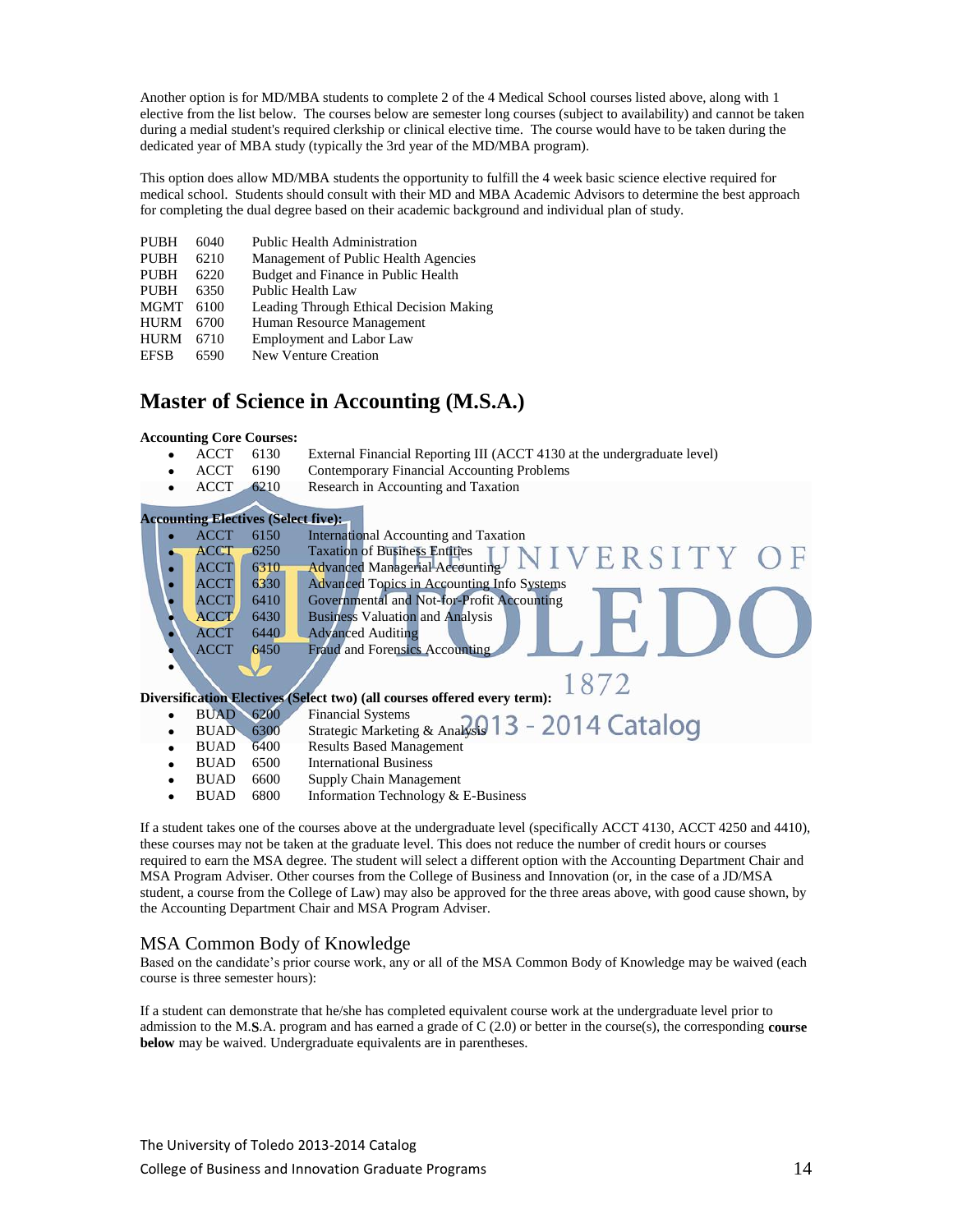| ACCT        | 5000 | Financial and Managerial Accounting (BUAD 2040 or ACTG 1040; and       |
|-------------|------|------------------------------------------------------------------------|
|             |      | BUAD 2050 or ACTG 1050)                                                |
| <b>ACCT</b> | 3110 | <b>External Financial Reporting I</b>                                  |
| <b>ACCT</b> | 3210 | Individual Taxation                                                    |
| <b>ACCT</b> | 3310 | <b>Accounting Information Systems</b>                                  |
| <b>ACCT</b> | 3120 | External Financial Reporting II (ACCT 5120)                            |
| ACCT        | 3320 | Internal Reporting (ACCT 5320)                                         |
| <b>ACCT</b> | 5420 | Auditing                                                               |
| <b>FINA</b> | 5210 | Economics for Business Decisions (ECON 1150 and 1200)                  |
| <b>FINA</b> | 5310 | Managerial Finance (BUAD 3040)                                         |
| <b>OPMT</b> | 5510 | Business Statistics with Computer Applications (BUAD 2060 or MATH 2600 |
|             |      | or MATH 2630)                                                          |

## **Doctor of Philosophy in Manufacturing and Technology Management (Ph.D.)**

The purpose of the Ph.D. program is to train scholars to meet traditional standards of excellence in, and contribute to, the manufacturing and technology management field through research, teaching and publication in academic and professional journals. The program is designed for individuals who seek to contribute to the advancement and dissemination of knowledge in manufacturing and technology management through an integrative approach with sound foundations in business, technology, and research methodology. Graduates are expected to pursue careers in academia, consulting, research or manufacturing organizations.

The basic philosophy underlying the doctoral program is researchers in manufacturing and technology management require a careful and creative mix of functional management specialties, economics, technology, supply chain management, manufacturing, commercialization, and information technologies, and analytical tools such as statistics, optimization and research methodology. Therefore, the program is designed to provide students with abilities and skills to integrate and synthesize these diverse yet important related areas.

1872

## **Prerequisites**

One year of calculus Statistics that include regression and analysis of variance One academic term of computer systems with applications Micro- and Macro-economics

Prerequisites should be completed before starting the Ph.D. program.- 2014 Catalog

### **Business Foundation Courses** (15hours)

- ACCT 5000 Financial & Managerial Accounting
- FINA 5310 Managerial Finance
- MKTG 5410 Marketing Systems
- OPMT 5520 Analysis of Manufacturing and Service Systems

## **Ph.D. Program Curriculum**

#### **Quantitative and Research Methods:** (12 hours)

| <b>MFGM</b> | 8630 | <b>Management Science</b> |
|-------------|------|---------------------------|
|-------------|------|---------------------------|

MFGM 8860 Advanced Statistics

| MFGM 8880 |  |  | Research Methods and Theory Building |
|-----------|--|--|--------------------------------------|
|           |  |  |                                      |

MFGM 8870 Seminar in Statistics/Research Method (or elective)